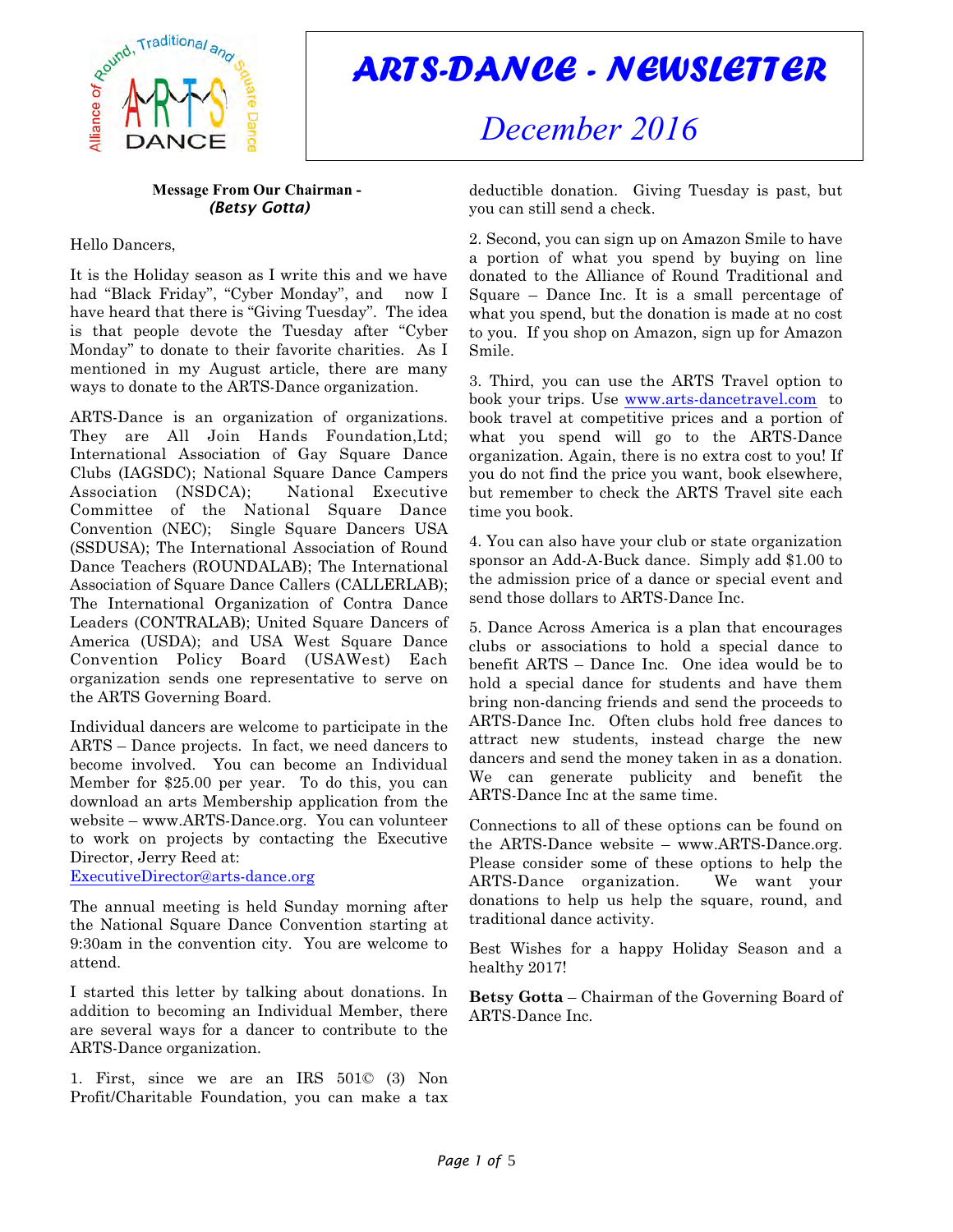#### **NEXT ARTS MEETING**

The next meeting of the ARTS Board will be held 9:00 am, Sunday, June 25, 2017 immediately following the  $66<sup>th</sup>$  NSDC in Cincinnati, OH. All dancers, dance leaders and other interested persons are invited to attend. For more information including meeting time and location, please contact the Executive Director at:

[ExecutiveDirector@arts-dance.org](mailto:ExecutiveDirector@arts-dance.org)

FREE \$ \$ \$ \$ \$ \$ \$ \$ \$ THE ARTS GRANT PROGRAM Contact Jerry Reed [ExecutiveDirector@arts-dance.org](mailto:ExecutiveDirector@arts-dance.org)

#### **ASK ARTS (Q & A)**

Do you have questions or concerns with any aspect of the activity? If so, we have just what you need. When we receive questions we publish ASK ARTS articles which are intended to answer questions. These article are sent to dance activity publications, other mailing lists, and posted on the ARTS web site. Please submit your questions to: **Del Reed**, 943 Tamarind Circle, Rockledge, FL 32955 or email to: [JreedSDC@aol.com](mailto:JreedSDC@aol.com)

#### **LOOKING FOR DANCE INFORMATION?**

Do you get questions about the activity? Are you looking for a resource for answers? The web site [www.you2candance.com](http://www.you2candance.com) includes detailed explanations and information about Square Dancing, Round Dancing, and Contra Dancing. The site also includes three videos showing all three dance forms. The site is designed for those not already in the activity. So, you can provide this web site information to your friends or acquaintances who are looking for information.

#### **ARTS EMAIL TREE**

The ARTS has established an electronic system to disseminate information to dancers in the activity. Email tree representatives have agreed to serve as contact points for the ARTS Email Tree. If you do not receive ARTS Email Tree messages and would like to serve as an Email contact person, please email our Executive Director. We welcome and value your comments. If you would like to help, please contact the Executive Director, Jerry Reed at: [ExecutiveDirector@arts-dance.org](mailto:at:ExecutiveDirector@arts-dance.org)

#### **ARTS-Dance and NATIONAL CONVENTIONS**

The ARTS supports the major dance events sponsored by ARTS Board Member organizations. We ask that you support them also.

#### **NATIONAL DANCE EVENTS IN 2017**

We invite you to attend the following national dance events planned for 2017:

#### 66th NSDC - Cincinnati, OH -

The convention will be held June 21 thru 24, 2017 in Cincinnati, OH. Plan to attend to enjoy: great dancing, education, tours, outstanding entertainment, plus much more. For more information, visit:

[www.66nsdc.com](http://www.66nsdc.com)

34th IAGSD Convention - Palm Springs, CA -

The convention will be held June 30 thru July 3, 2017.Plan to attend to enjoy: Gay Callers Association caller school, great dancing, fun badge tours, area tours. Eight staff callers have been announced. Dancing Mainstream thru C4. For more info:

[www.palmsprings2017.org](http://www.palmsprings2017.org)

2017 USAWest Convention - Rock Springs, WY - The convention will be held August 17 thru 19, 2017 in Rock Springs, WY, Plan to attend to enjoy: great dancing, special event casino night on August 16. For more info visit:

[www.usawest.net](http://www.usawest.net)

#### **69TH NSDC (2020) Spokane, WA (June 17-20, 2020)**

**Butch Hayes** reported this convention will be hosted by the National Executive Committee. Don & Sheryl Pruit will serve as General Chairman and Lee & Barbi Ashwill will serve as Vice Chairman. Butch & Ampie Hayes will serve as Education Chairman.

*VERY IMPORTANT NOTE* - It is VERY important to publicize the dates for this convention. Many people plan their trip to the NSDC many years in advance. This convention will be held one week earlier than in the past. This convention was changed from the last week end in June 2020 to the third week end (June 17 - 20, 2020). The NEC is asking for help in publicizing this change.

We wish each of you VERY Merry Holidays and a VERY Happy New Year.

As the song says "WE HOPE YOU DANCE!"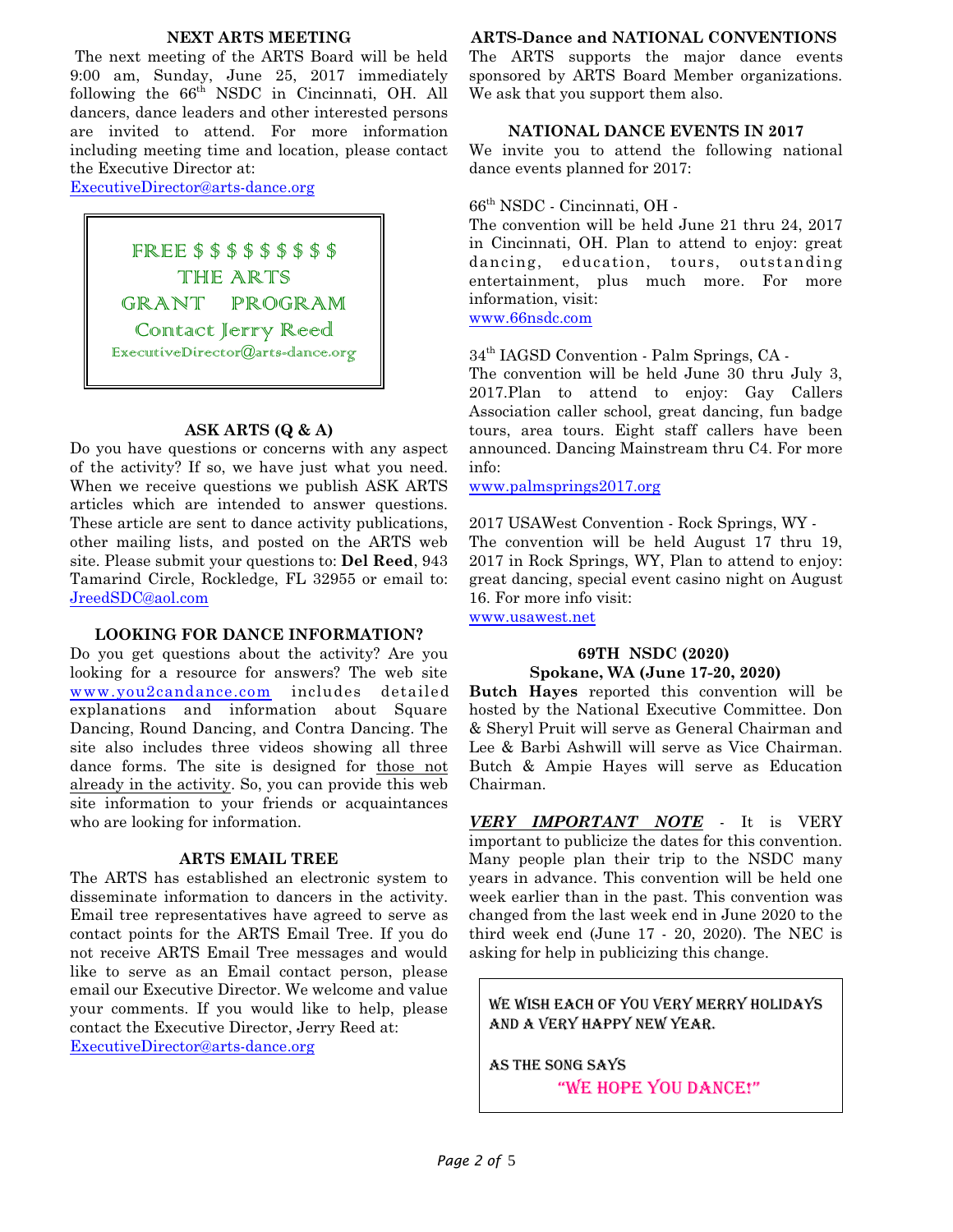#### **2017 ARTS TRAIL END DANCE**

The ARTS will be hosting a Trail End dance prior to the 66th NSDC in Cincinnati, OH. The dance will be held on the Wednesday, June 21, 2017. This dance will be in Exhibit Hall C from 8:00 to 10:00 PM and will be a Plus dance offering both squares and rounds and promises to be one of the best of the Pre-Convention dances.

#### **MARKETING** MATERIALS

As we have reported, we have established a mailing list of over 2,000 people who have indicated and interest in receiving marketing and other information from the ARTS. We have completed several mailings with promotion and other marketing information. If you would like to be added to our mailing list contact our Executive Director, Jerry Reed at: [ExecutiveDirector@arts-dance.org](mailto:ExecutiveDirector@arts-dance.org)

#### **YOUR DONATIONS AT WORK**

Over the years there have been several projects which have received financial support from The ARTS. These projects have included

#### 1)**Square Dancing 101 -**

A comprehensive workbook designed for teachers or youth group leaders who want to teach Modern Western Square Dancing. While targeted at a younger audience, this manual can be utilized by any age group wanting to learn the basic square dance movements.

#### 2) **Contra 101 -**

This is a product similar to Square Dancing 101 with an emphasis on Contra Dancing.

#### 3) **Education Grants -**

Financial assistance to groups which sponsor educational gatherings to help members become better leaders.

#### 4) **Convention Support -**

Support to State and National Conventions.

#### 5)**Re-Image Project -**

Funding for the Re-Image Square Dancing Project.

#### **PUBLICITY EFFORTS**

We are asking you to help "spread the word" to all corners of the square dance activity. A concerted effort by all of us will help establish this new vision as the symbols of the square dance brand. All clubs, associations, festivals, and other organizations are encouraged to use the new slogan and logo in all advertizing and promotion. Marketing experts agree that consistent and repeated use of a logo and slogan will help to establish the new "Square Dance Brand." If you are interested in helping or learning more, please contact Executive Director, **Jerry Reed** at: [ExecutiveDirector@arts-dance.org](mailto:ExecutiveDirector@arts-dance.org)

### **RE-IMAGE & LIVE LIVELY LOOKING FOR IDEAS**

**Jim & Judy Taylor**, Re-Image Project Leaders, continue to investigate new ways to publicize the efforts to Re-Image Square Dancing. They are always looking for new methods and products to help "spread the word" about this important effort. The Live Lively slogan and logo have been enthusiastically endorsed, promoted, and used on a wide range of promotion materials. Clubs, festivals, conventions, and numerous other dance events have used the logo/slogan.

We recently received the following from **Roy Gotta** from North Brunswick, NJ:

Attached are 2 photos of how I have used the Live Lively slogo to promote the activity. The first is a banner I had made up that we put outside the hall whenever the Rutgers Promenaders dance. It lets the public know that twice a month there is a square dance at that location, and a web site to go to for more information. The banner is 6 feet by 2 feet and I had it made at a cost of \$27.83, including shipping by: [www.StickersBanners.com.](http://www.StickersBanners.com.)

I made the stand, which comes apart easily for about \$20 worth of 1" pvc pipe. I can send people the design. The second photo is of a sign I had made up for a charity golf event. Each year I sponsor one hole at a charity golf event here in NJ and a sign is placed near the tee box for that hole. This year I decided to promote square dancing. For more information or detailed plans, contact Roy at: [ugottadance@optonline.net](mailto:ugottadance@optonline.net)

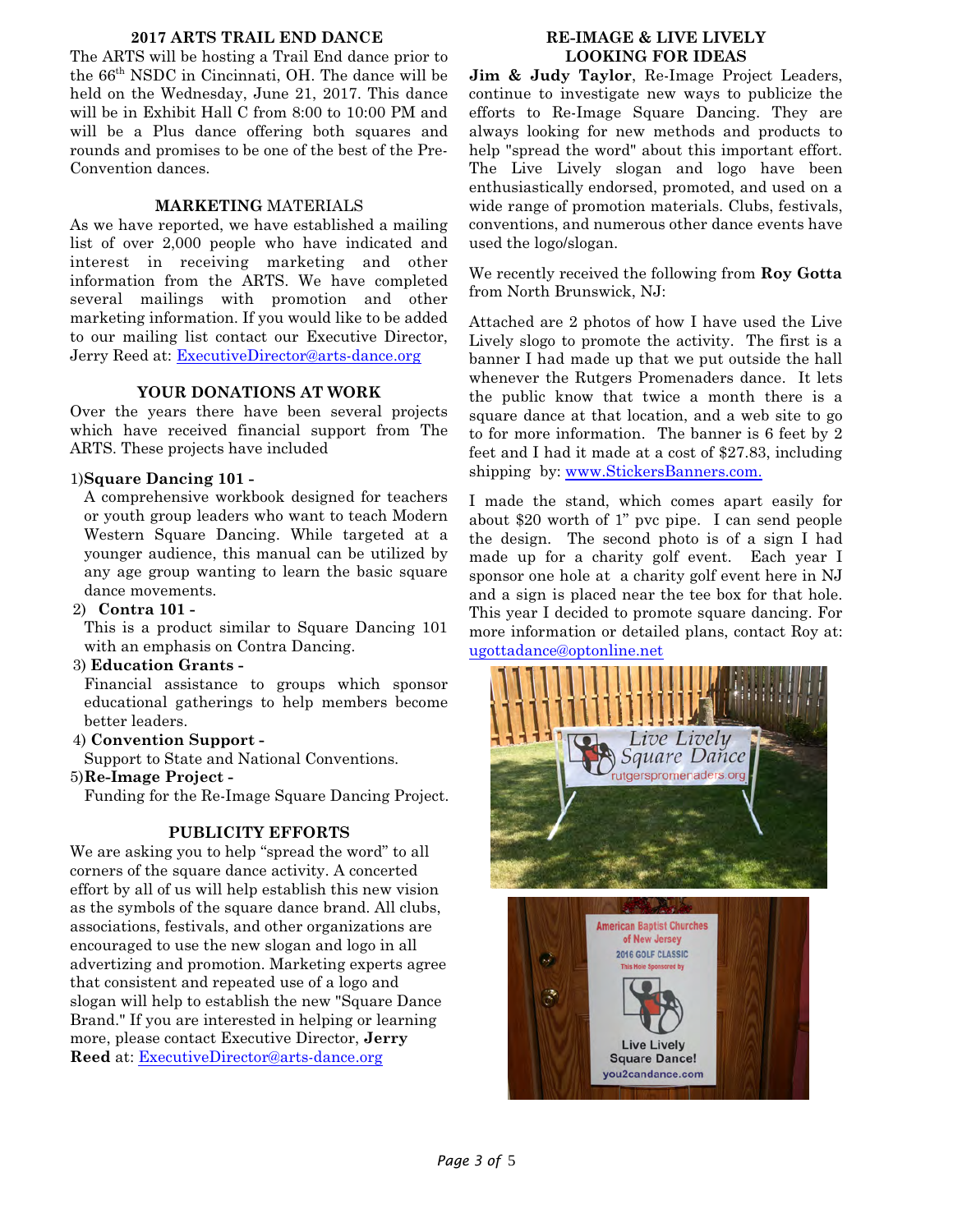#### **DONATIONS ARE ALWAYS WELCOME!**

The ARTS has invested hundreds of dollars in Educations Grants and nearly \$2,000 in support of the Re-Image Project. We have distributed thousands of Live Lively pins, window stickers, and note pads throughout the activity at minimal charge. We always welcome donations to help with this project and other ARTS activities. If you would like to help, please send donations to **ARTS Treasurer, Edythe Weber: 1316 Middlebrook Drive, Liberty, MO 64068-1941.** Please make checks payable to: "The ARTS." Check with your tax preparer to determine if your donation is tax deductible. For additional information contact Jerry Reed:

[ExecutiveDirector@arts-dance.org](mailto:ExecutiveDirector@arts-dance.org)

WHO IS YOUR REP ON THE ARTS BOARD?

## **AMAZON SMILE EASY WAY TO DONATE!**

A major source of operating funds for non-profit organizations is donations. The ARTS is no different. There is a continuing need for financial assistance. The ARTS is a 501(C)(3) IRS Corporation. This means that donations MAY be tax deductible, check with your tax preparer. We have been fortunate over the years to have received donations from many concerned dancers and dance organizations.

The vast majority of work by the ARTS is done by volunteers. This reduces overall operating costs, however, there are some expenses which must be covered by donations. These expenses consist primarily of Education Grants and other grants to worthy projects which have been reviewed and determined to be of substantial benefit to the dance activity.

The ARTS has been approved to receive donations through the Amazon Smile web site. The following are features of this donation program:

## *You shop and Amazon Donates -*

AmazonSmile donates 0.5% of the price of your eligible AmazonSmile purchases to the charitable organization of your choice.

AmazonSmile is the same Amazon you know. Same products, same prices, same service.

Support The ARTS by doing your shopping at <https://smile.amazon.com>

To sign up to begin having your Amazon purchases qualify for donations to the ARTS simply take the following steps:

- 1) Go to the AmazonSmile web site: <https://smile.amazon.com/>
- 2) Enter your email address
- 3) If you do not have an AmazonSmile account create an account
- 4) If you have an AmazonSmile account Enter password
- 5) Sign in to your AmazonSmile account
- Verify the "Supporting" organization is: "Alliance Of Round Traditional and Square - Dance Inc"
- 7) Purchase products as you normally do

We thank you for your support.

## **DANCING FACT SHEET**

Looking for information to help you promote our dance activity? The focus of the FACT SHEET is to help those who deal with the media to inform them dancers know full well - this is a terrific activity with multiple benefits.

Please take a look at the Fact Sheet. Click on "Dance Fact Sheet" on the ARTS Web Site: <http://www.arts-dance.org/>

## **EDUCATION GRANT PROGRAM**

Our Educational Grant Program was established, to encourage dance organizations to conduct Educational Seminars to help inform and educate attendees about various topics related to the activity and help promote ARTS-Dance. In addition to the other topics, the seminars MUST also cover who and what ARTS is and its goals and accomplishments. A Grant of up to \$200.00 (or up to 50% of the costs, whichever is less) is available to cover the costs to present a seminar. This can be a method to introduce ARTS to the dancing community, and further familiarize others with ARTS accomplishments and programs.

To apply for a grant organizations download and complete the Educational Grant Application, available from the ARTS web site: [www.arts](http://www.arts-dance.org)[dance.org](http://www.arts-dance.org) send the completed form to the ARTS Executive Director, Email:

[ExecutiveDirector@arts-dance.org](mailto:ExecutiveDirector@arts-dance.org) The completed application must be received at least 60 days prior to the event.

## **ARTS-DANCE PUBLICITY**

In spite of our publicity efforts, ARTS-Dance is a relatively unknown entity. To help explain who we are and some of our goals and accomplishments we present Educational Seminars, publish newsletters & Email Tree mailings. *WE NEED YOUR HELP!*